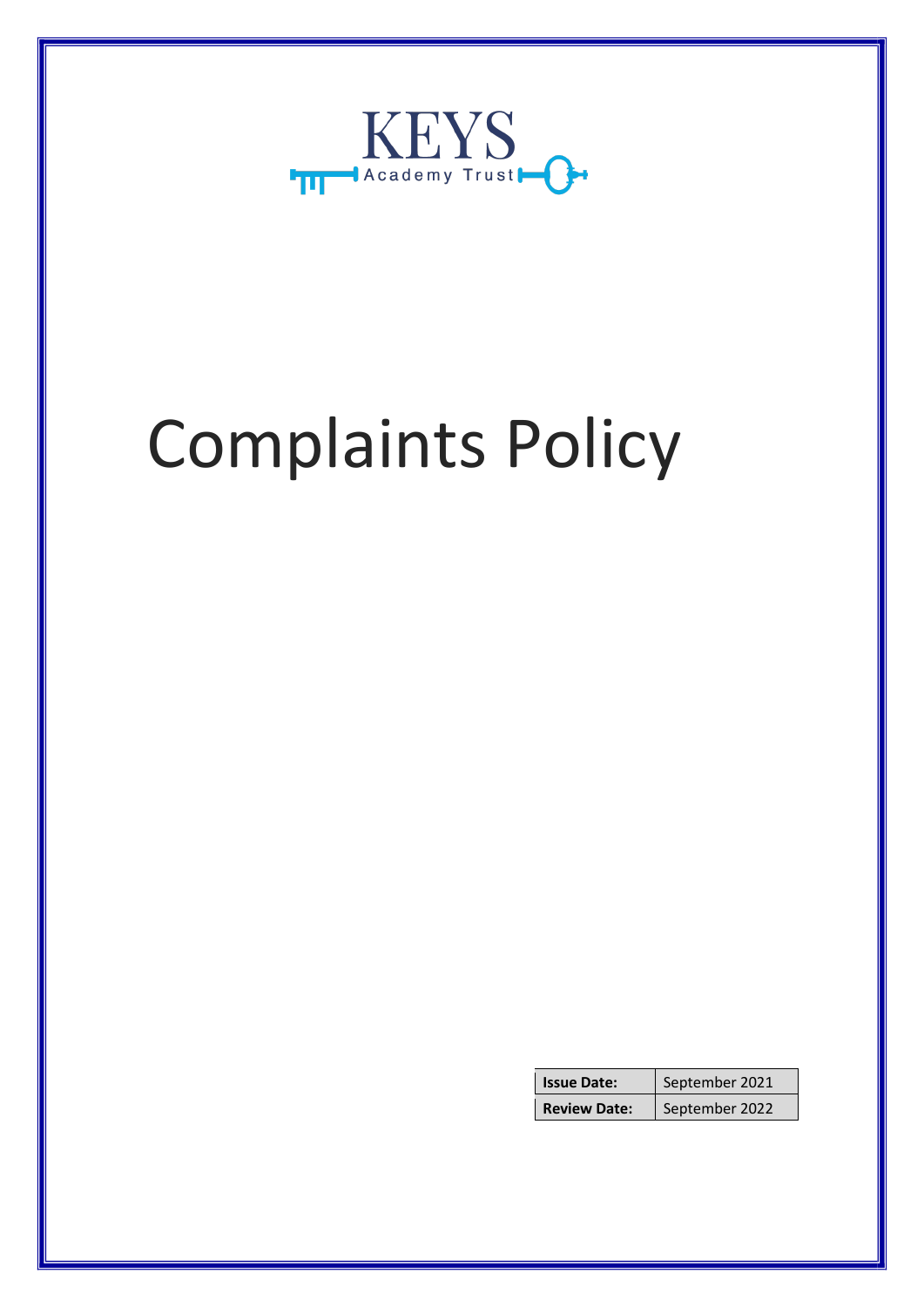# **This is a Trust policy to be implemented by all schools within The Keys Academy Trust to ensure a consistent approach for all employees of the Trust.**

Complaints Policy for Crazies Hill Church of England Primary School

## **GENERAL PRINCIPLES**

Crazies Hill Church of England Primary School works hard to provide a good service to, and have a good relationship with pupils, parents and members of the local community. At the same time, it is recognised that on occasions an individual or group may have a complaint against a member of staff or the school itself. When a complaint occurs the following principles will apply:

- Every complaint is taken seriously
- Resolution of problems will be by informal means wherever possible
- Each complaint will be handled by the most appropriate member of staff
- Procedures will be impartial and non-adversarial
- Complaints will be dealt with as swiftly as possible
- Confidentiality will be respected at all times

#### **STAGE 1 – INFORMAL PROCEDURES**

Every effort is made to resolve a concern or complaint at this stage. A phone call or a meeting with a

member of staff should be sufficient to resolve most concerns. On occasion a senior member of staff might become involved to help resolve an issue. The complainant may wish to meet with the Deputy or Head Teacher to discuss their concerns. The member of staff will make clear the school's response to the concerns raised and may agree certain actions to help resolve the complaint.

Where an approach is made directly to a member of the Governors, the Governor will refer the complainant to the Deputy or Head Teacher.

## **STAGE 2 – FORMAL COMPLAINT**

Where the complainant is not satisfied with the response at stage 1, they can choose to take the matter to the formal complaints stage. They should put their complaint in writing, addressed to the Head Teacher. The person responsible for assessing the complaint and deciding the outcome is the Head Teacher. Where the complaint is about the Head Teacher, the Chair of Governors will act in this capacity. The formal complaint will be investigated and the decision conveyed in writing within 15 working days of receiving the formal complaint.

The Head Teacher/Chair of Governors can decide to:

- Dismiss the complaint in whole or part
- Uphold the complaint in whole or part
- Decide on the appropriate action to be taken to resolve the complaint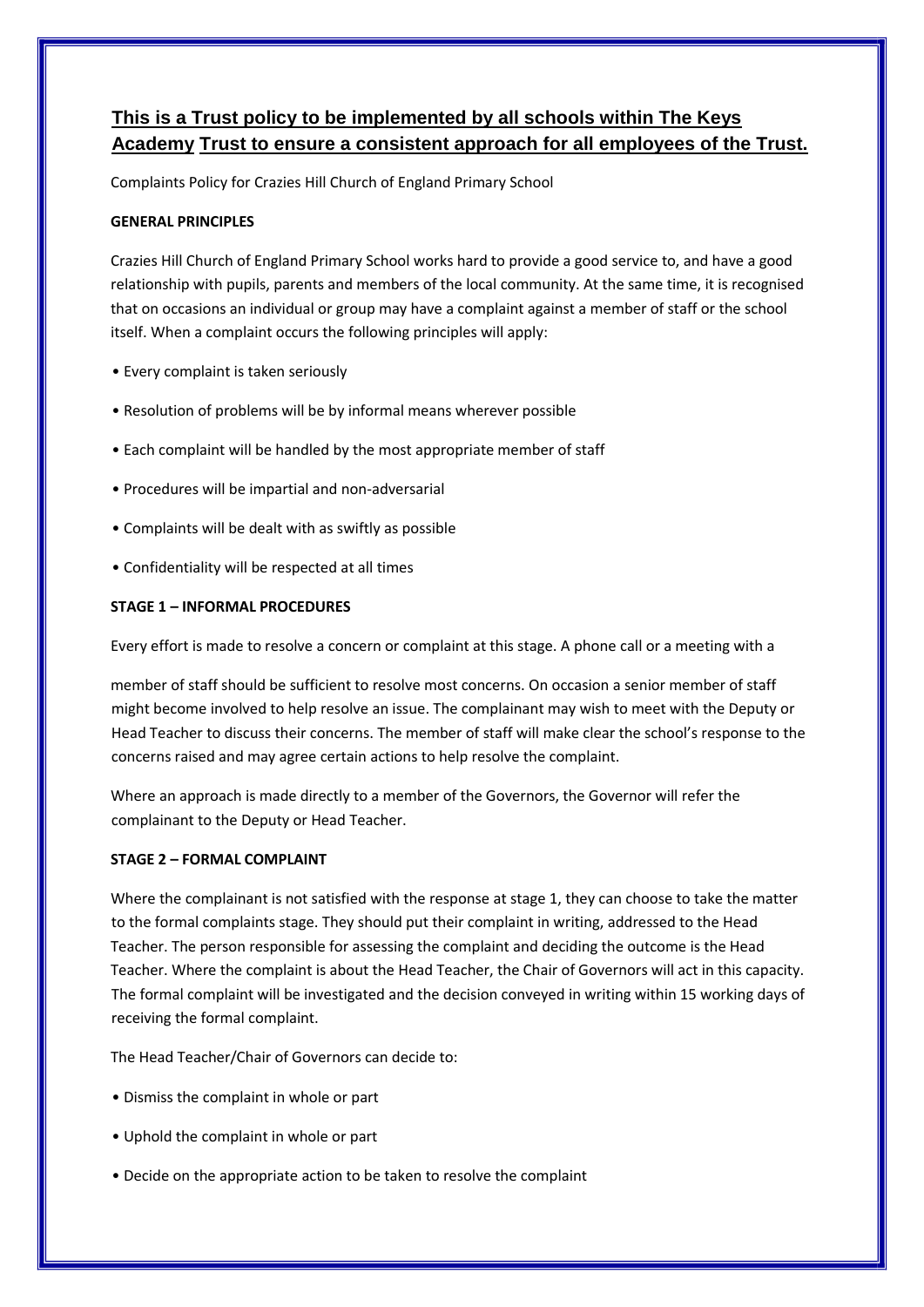• Recommend changes to the school's systems or procedures to ensure that issues of a similar nature do not recur

The number and nature of formal complaints will be reported at the next full Governors' meeting via the Head Teacher's report. No details of individuals will be contained in this report.

#### **STAGE 3/FINAL STAGE – GOVERNORS' COMPLAINTS COMMITTEE (PANEL HEARING)**

If the complainant is not satisfied with the outcome of stage 2, they can choose to take the matter to the next stage. They should request this in writing to the Chair of Governors. The Chair will convene a meeting of the Governors' complaints committee within 15 working days of receiving this letter.

The Governors' complaints committee will contain 3 or 5 members. It will not contain Governors who have had previous involvement with this complaint. It will contain 1 member who is independent of the management and running of the school.

The complainant will be invited to attend the meeting/panel hearing and may be accompanied if they wish. The complainant will be given reasonable notice of the date of the panel hearing and clear information on the process to enable them to attend will be given.

It is vital that during the meeting all parties act in a reasonable way. Any behaviour which is aggressive or threatening will not be tolerated. If a complainant behaves unacceptably they may be asked to leave the meeting.

The Governors' complaints committee can decide to:

- Dismiss the complaint in whole or part
- Uphold the complaint in whole or part
- Decide on the appropriate action to be taken to resolve the complaint
- Recommend changes to the school's systems or procedures to ensure that issues of a similar nature do not recur

Once the Complaints Committee has reached a decision the Chair will inform all parties e.g. the complainant and where relevant the person/s identified in the complaint of the decision within 5 working days. At this point it should be made clear that the complaints procedure has been exhausted. Documentation will be retained for the relevant period of time on the school premises.

Written records of all complaints, outcomes and following actions will be retained and stored securely.

Although the school will inform The Keys Academy Trust of any formal complaint the Trust will not normally deal with complaints directly or mediate. If you are not satisfied the complaints procedure has been followed, you can make this known to the Trust. However, further action can be taken only if it can be demonstrated that the correct procedure has not been followed.

#### **THE ROLE OF THE EDUCATION AND SKILLS FUNDING AGENCY**

As the school is an Academy, the Local Authority cannot investigate complaints. The role of the ESFA is to check whether the complaint has been dealt with properly by the academy. The ESFA will not overturn an